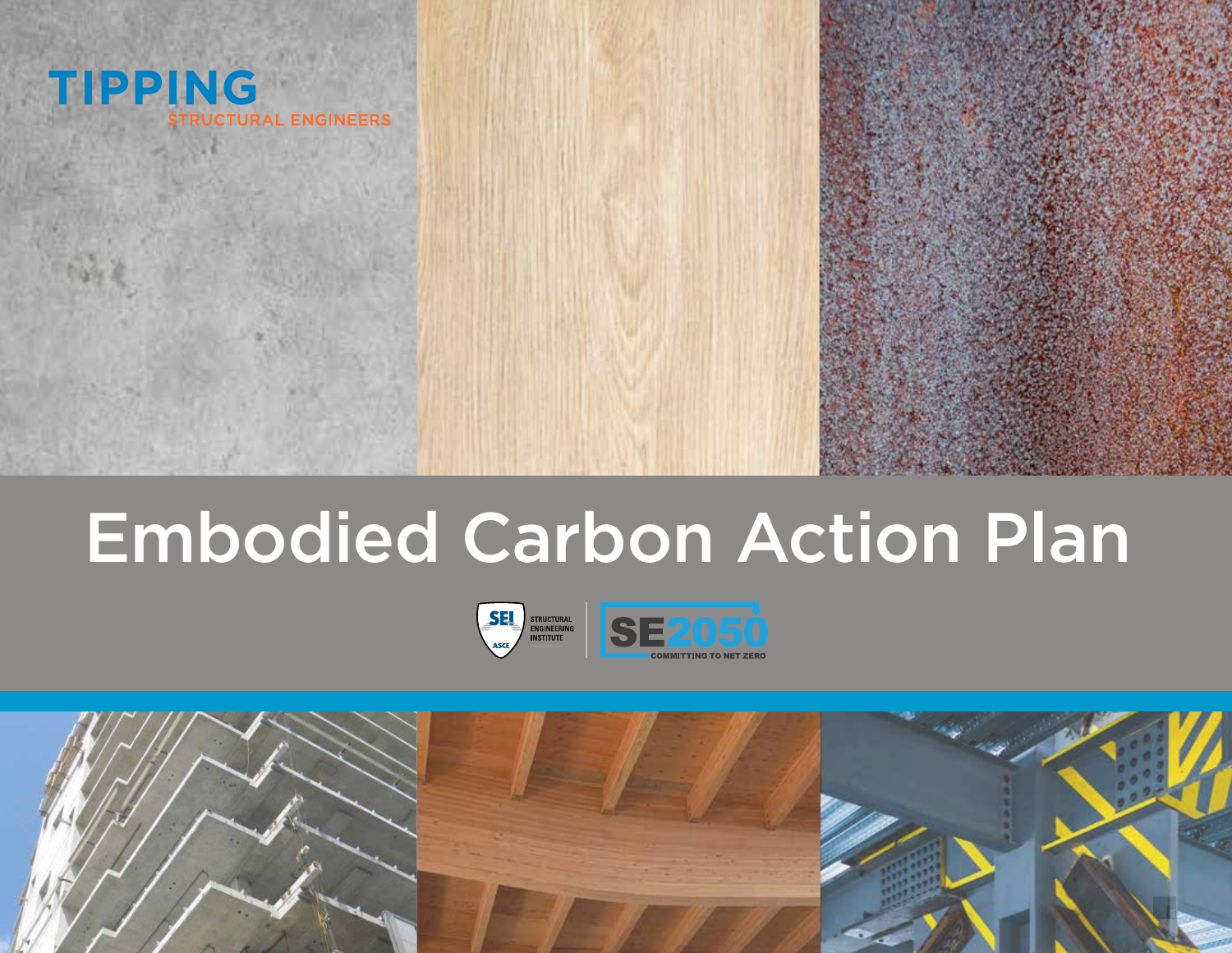## Table of Contents

EMBODIED CARBON ACTION PLAN



| <b>COMMITMENT</b>                           | З  |
|---------------------------------------------|----|
| <b>EDUCATION</b>                            | 5  |
| <b>CARBON TRACKING AND REPORTING</b>        | 8  |
| <b>EMBODIED CARBON REDUCTION STRATEGIES</b> | 10 |
| <b>ADVOCACY</b>                             | 11 |

*Left: Repurposing and vertically expanding the structure at 633 Folsom significantly reduced the embodied carbon that would be required with a new building.*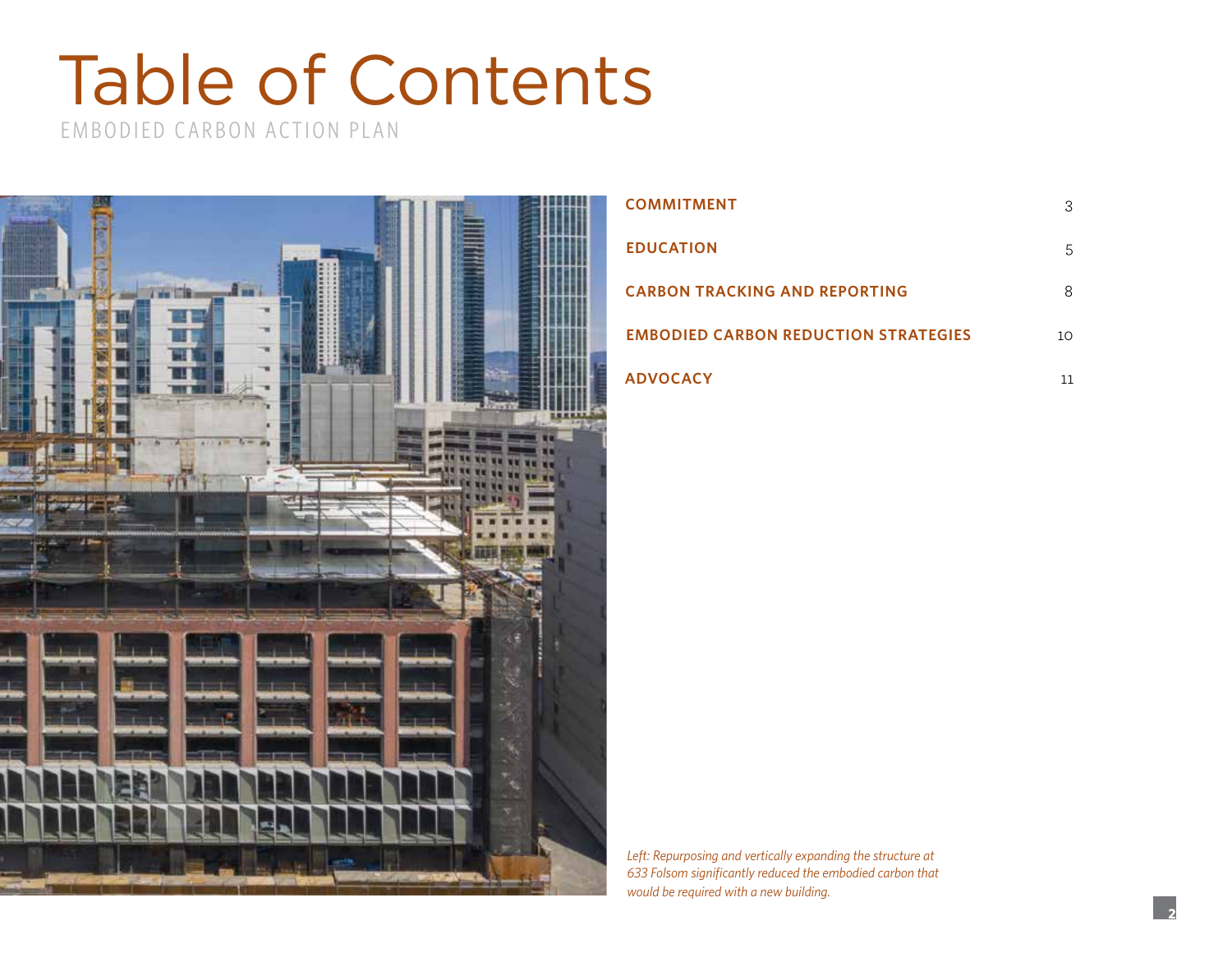### Commitment EMBODIED CARBON ACTION PLAN

**Tipping Structural Engineers has joined the SE 2050 movement with our formal commitment to a path of substantive reductions of embodied carbon in structural systems.** 

The SE 2050 Program aligns with TSE's culture that exemplifies sustainable design with our ongoing efforts to reduce the short– and long–term impact of building construction on the environment. TSE is part of the growing cadre of firms who are working to combat climate change through education, embodied carbon modeling using LCA methods, and advocacy.

A view toward sustainability guides our analysis of every design problem and is an essential part of every solution. TSE takes an expansive view at the early stages of structural design exploring collaboration and innovation with other disciplines and experts for efficiency, low cost and minimal environmental impact. TSE's designs help reduce the carbon footprint of every structure by:

- $\checkmark$  designing efficient structural systems with minimal structural material quantities;
- $\checkmark$  designing cost-effective structural systems appropriate for minimizing life-cycle costs;
- $\checkmark$  detailing for longevity and adaptability;
- $\checkmark$  utilizing locally sourced materials whenever possible;
- $\checkmark$  proactively coordinating with the architect and mechanical engineer on key sustainability considerations such as highefficiency HVAC systems, insulating and glazing assemblies, skylights, and day lighting;
- $\checkmark$  protecting the building by designing for enhanced seismic performance;
- $\checkmark$  specifying low-cement concrete and high-recycled-content steel that can meaningfully reduce the greenhouse gas impacts of construction;
- $\checkmark$  avoiding construction waste and reducing costs; and
- $\checkmark$  providing expertise in the design of lightweight and longspan structures.

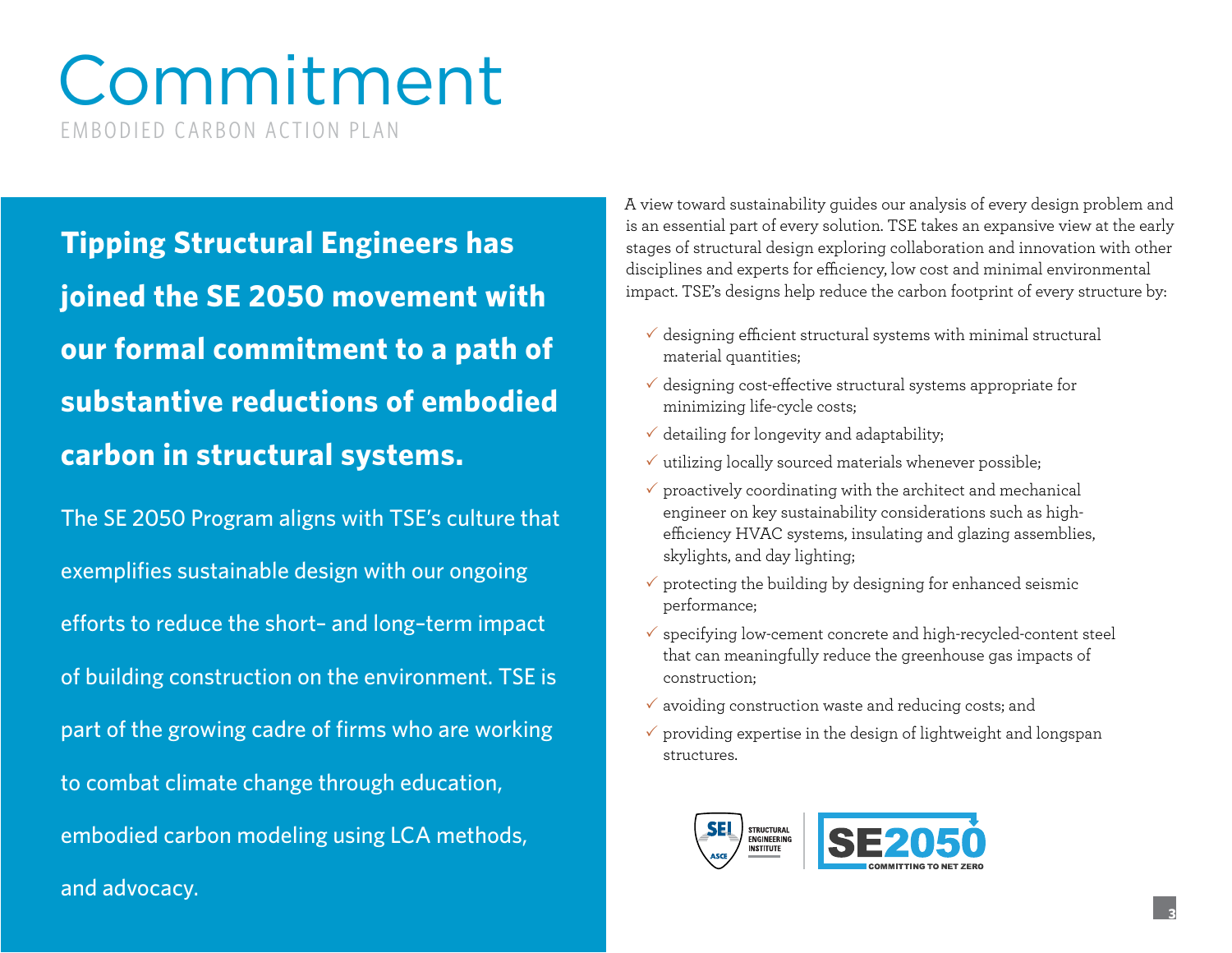### Commitment EMBODIED CARBON ACTION PLAN

TSE has made concerted efforts to research and analyze alternative, resourceefficient materials. These have included:

- $\checkmark$  low-cement concrete:
- $\checkmark$  mass timber:
- $\checkmark$  resource-efficient wood framing;
- $\checkmark$  optimized reinforcement grades whenever possible (using higher strength reinforcement); and
- $\checkmark$  unconventional and naturally sourced materials:
	- $\checkmark$  straw bale
	- $\checkmark$  rammed earth
	- $\checkmark$  bamboo
	- $\checkmark$  tensile membranes

TSE will continue making progress on projects with measured reductions, advocacy, and sharing of our knowledge and data to accelerate widespread adoption of reduced embodied carbon design strategies for the broader industry. TSE is delighted to join the SE 2050 movement to grow and share our commitment to net zero.

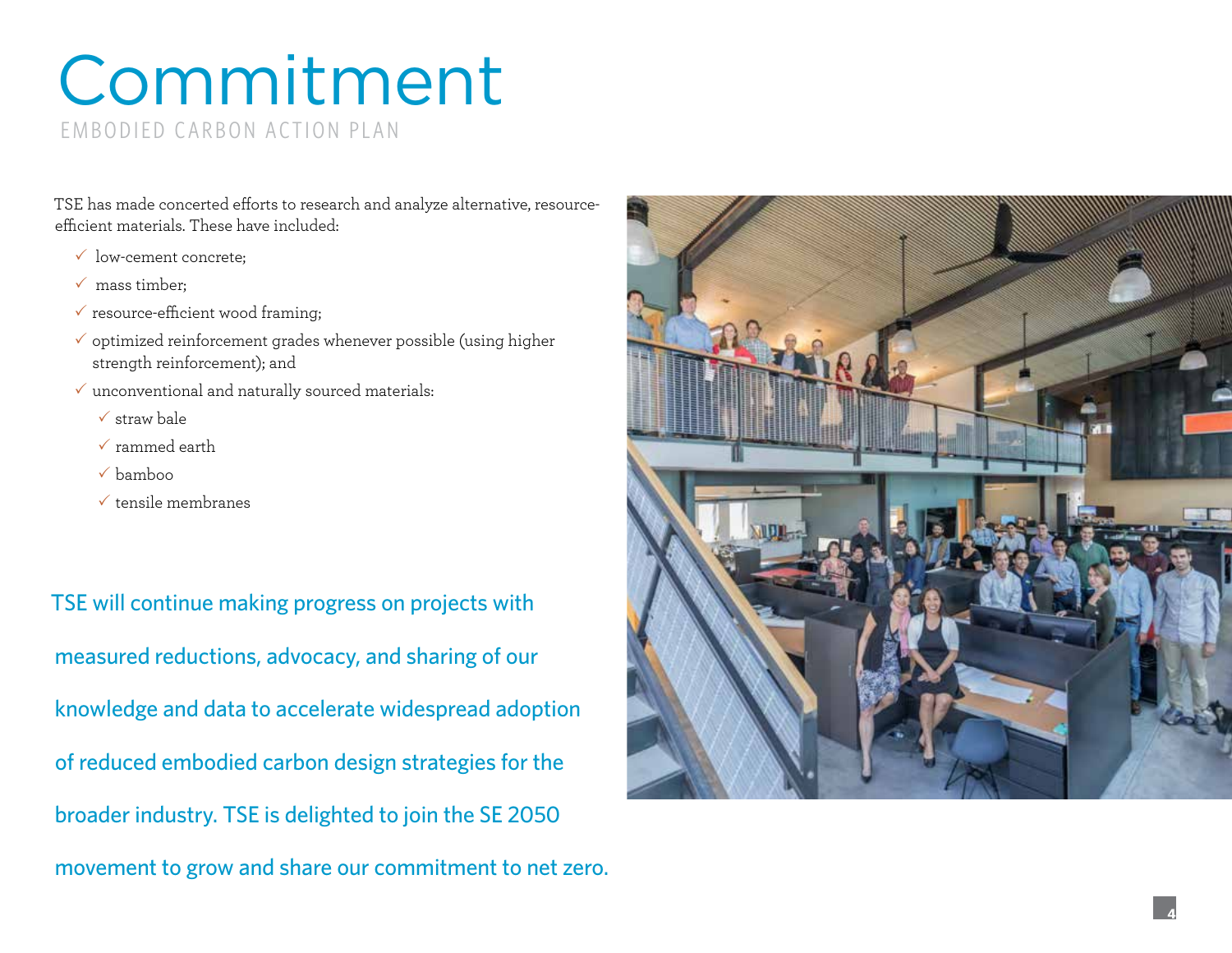## **Education** EMBODIED CARBON ACTION PLAN

TSE has a long standing tradition as an organization that is committed to continual learning and nurturing the educational development and advancement of our staff. We view our commitment to the SE 2050 movement as an inspiring opportunity to expand the knowledge base of our employees into an area of our practice that is relatively new to many, especially our younger engineers. We believe that a robust understanding of how our practice can contribute to a more sustainable future, by lowering the embodied carbon within our building structures, will help our employees become both better structural engineering practitioners and also better stewards of our planet. We view the educational component of SE 2050 as the first essential building block toward creating a new design culture that embodies the sustainability goals necessary to combat climate change and forever reshape the way we as structural engineers practice into the future.

#### **SE 2050 TIPPING TEAM CARBON**

TSE is committed to SE 2050 and we are determined to educate our employees through several different programs focused around sustainability and embodied carbon reduction. TSE has created an internal task group that is centered around the topic of sustainability and understanding of SE 2050 initiatives. This task group is responsible for educating our staff on topics related to embodied carbon and our firm's embodied carbon reduction goals and strategies; it intends to accomplish this by providing a two-way line of communication between the SE 2050 task group and staff members.

The primary line of communication is through the use of a dedicated SE 2050 Slack channel, TSE's main application used for internal communication. The Slack channel will host links to the various industry resources such as:

- $\checkmark$  The SE 2050 website;
- $\checkmark$  Published papers and articles regarding embodied carbon monitoring and methods for reducing embodied carbon emissions;

### **TIPPING TEAM CARBON**

### SE 2050 LEADERSHIP







#### CARBON TRACKING & REPORTING







### EDUCATION INITIATIVES





*SE2050 Leadership:*  Bruce Danziger, SE; Ian Kelso, SE; Gina Carlson, SE

*Carbon Tracking and Reporting:*  Nick Strella; Jenna Williams; Isaac Williams, CE

*Education Initiatives:*  Ashley Waite, CE; Joy Wei, SE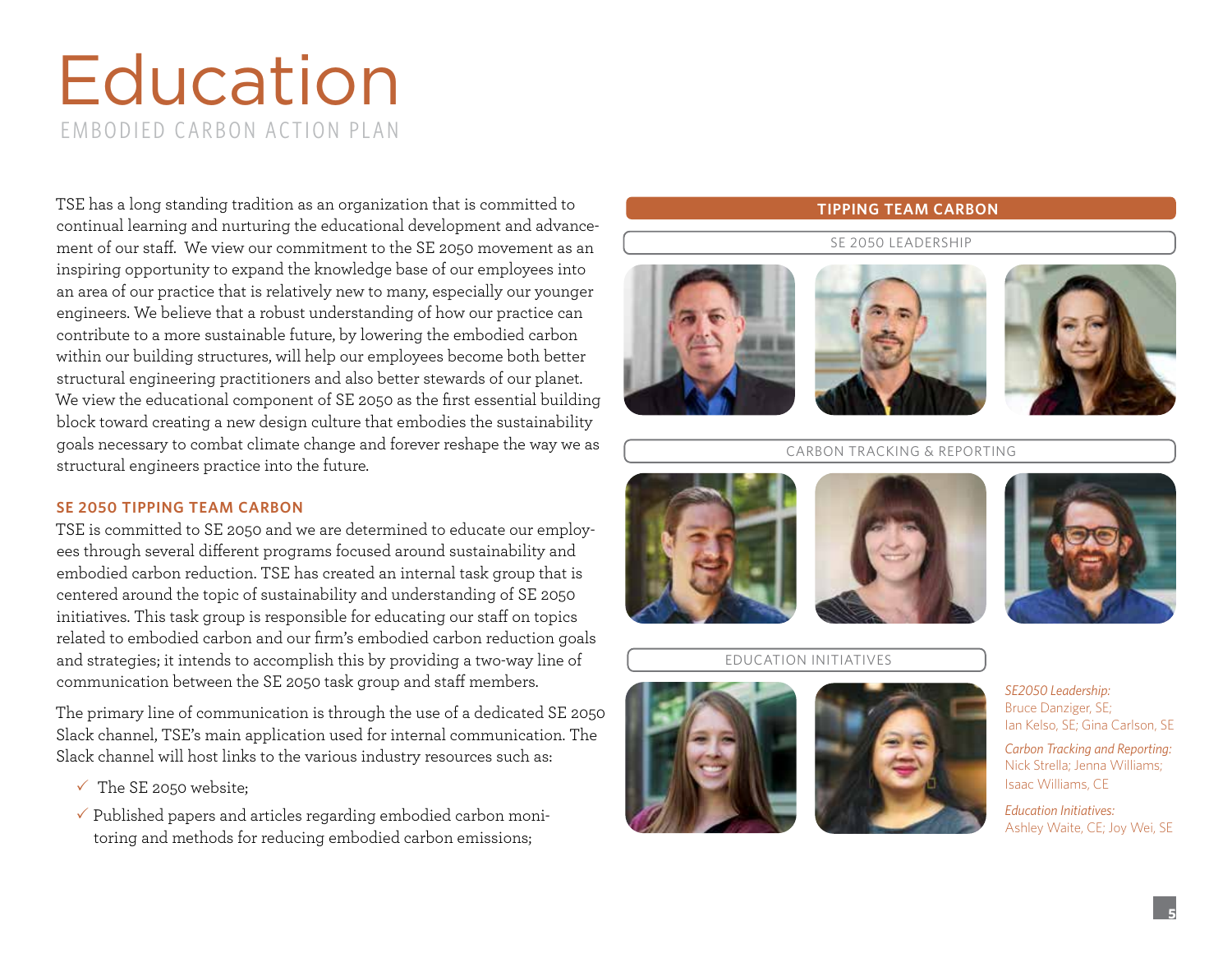## Education EMBODIED CARBON ACTION PLAN

- $\checkmark$  Tips for adopting sustainability language into conversations with clients; and
- $\checkmark$  The Channel will also provide transparency about projects for which we are reporting and tracking embodied carbon.

Not only will the task group provide valuable resources to the firm, but they will provide feedback to questions employees may have to encourage widespread education about the subject.

#### **RESEARCH INTO MATERIAL AND TECHNOLOGY ADVANCEMENTS**

In order to address applicable questions and to encourage embodied carbon reduction practices, a portion of the internal task group's effort is to research and educate the firm on material and technology advancements in the industry. This research includes, but is not limited to, topics such as:

- $\checkmark$  discovering alternatives to current SCM replacement materials given fly ash and slag shortages;
- $\checkmark$  advancements in steel production technologies utilizing recycled scrap metals; and
- $\checkmark$  understanding mass timber's expanding role in the industry and integration into current and future code cycles.

Through the research efforts of the task group, TSE aims to stay at the forefront of advancements in building materials and technologies, remain poised to innovate further embodied carbon reduction strategies, and to find creative new ways to design with those materials.

#### **INTERNAL EDUCATION INITIATIVES**

Beyond the internal task group, TSE is actively encouraging employees to seek further education about embodied carbon reduction practices. We provide opportunities for staff to attend external webinars and conferences that focus on sustainability and embodied carbon reduction through the use of TSE's yearly employee professional development allowance. This allows





employees to personally continue to learn about emerging practices in the industry and report back advancements to the firm. We also plan to engage our employees in conversations regarding sustainability by hosting a minimum of two presentations a year that will either highlight a webinar prepared externally or will update the firm on our progress in maintaining our commitment to SE 2050.

Our passion for educating our employees is not limited to current staff. We have already prepared and given a presentation to current employees regarding our role and commitment to this initiative. This presentation was recorded and will be adopted into our new employee on-boarding process so that all current and future employees understand our company's involvement and commitment to the initiative.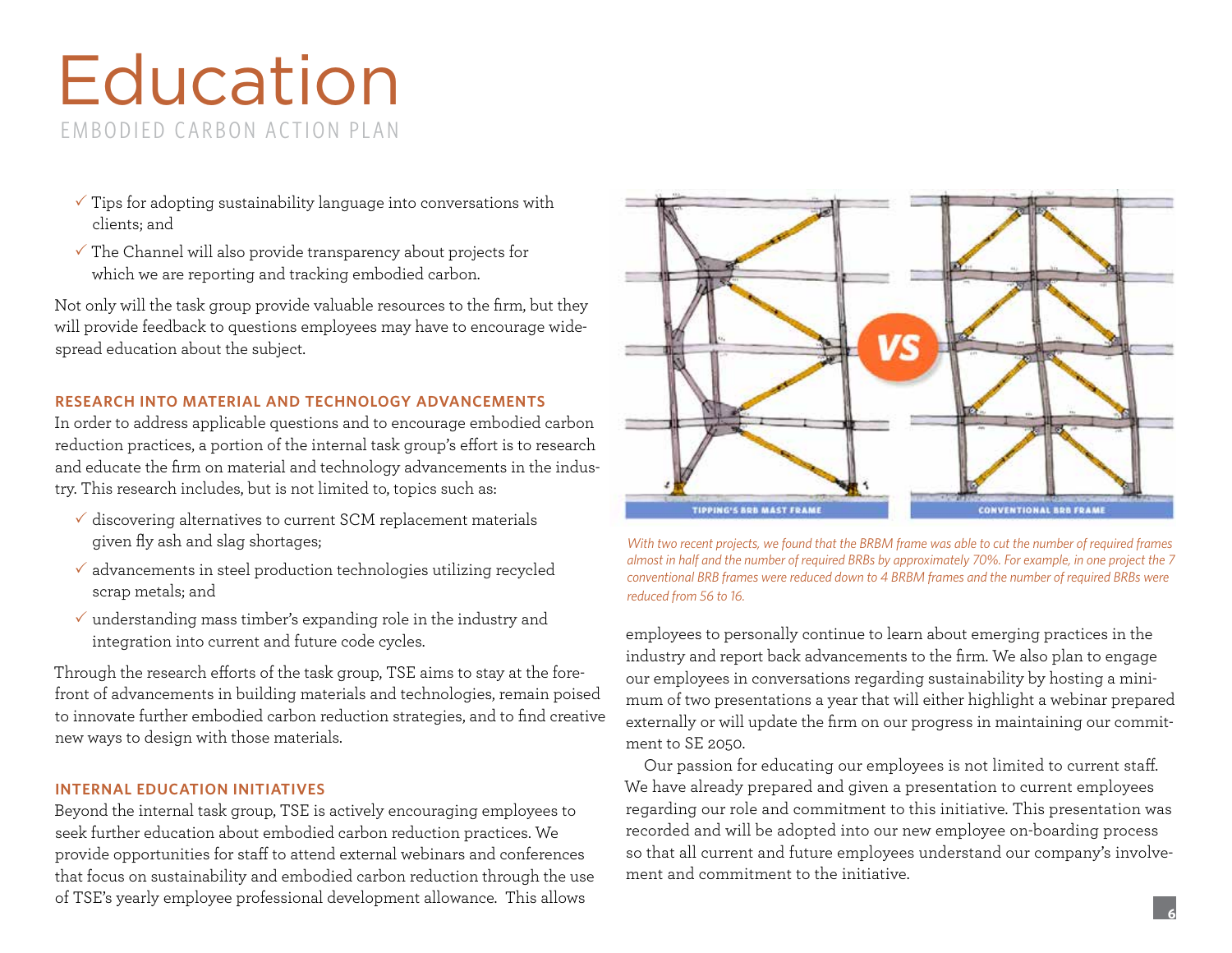### Education EMBODIED CARBON ACTION PLAN

### **EXTERNAL EDUCATION INITIATIVES**

TSE will not only educate our employees, but will create robust external practices focused around educating our clients about our SE 2050 initiatives. We strongly believe that in order to reduce embodied carbon emissions by 2050, we need the support of our project owners, architects, and contractors. Early in the project phases, we will engage in open discussions regarding embodied carbon reduction methods and how we can incorporate these practices into our clients' buildings.

We are happy to educate and inform our clients about our firm's SE2050 goals. We have already partnered with like-minded architectural clients to give lunch and learn presentations to the joint staff of both offices focused around sustainability and reducing embodied carbon in both structural and architectural designs. We will continue to offer this resource to our clients and partners to promote sustainable building designs. Our goal is to continue hosting joint lunch-and-learn presentations by giving a minimum of two presentations a year to help inform and educate our trade partners around these topics.



#### **TSE WEBSITE AND MONTHLY NEWSLETTER**

TSE will educate the general public regarding our SE 2050 initiatives. We will provide a page on our company's website that is dedicated solely to SE 2050. This page will:

- $\checkmark$  Include links to resources like the SE 2050 website
- $\checkmark$  Describe our company's involvement in the initiative
- $\checkmark$  Provide a point-of-contact at our firm to address questions regarding our commitment,
- $\checkmark$  Highlight projects we are using to study embodied carbon tracking.

Our quarterly newsletter will also describe our progress and share updates to a broader audience so that we can reach beyond our firm. Our goal is to spread awareness of this initiative to as many people as possible to encourage sustainable practices on a daily basis. Overall, TSE is excited to be a part of this initiative as we continue to educate our firm, clients, and the general public about the ways we can promote a more sustainable future.

For the Educational electives, we will pursue the following for our first year:

- 1. Share the SE 2050 Library of Resources with Technical Staff.
- 2. Share embodied Carbon Reduction Strategies with our firm as outlined in "Top 10 Carbon Reducing Actions for Structural Engineers" document produced by SE 2050.
- 3. Present the document "How to Calculate Embodied Carbon" to all technical staff.
- 4. Attend a presentation or demo of an LCA-based tool used to calculate embodied carbon.

*Left: Rammed-earth columns are used to meet the design goals of the architect and the client.*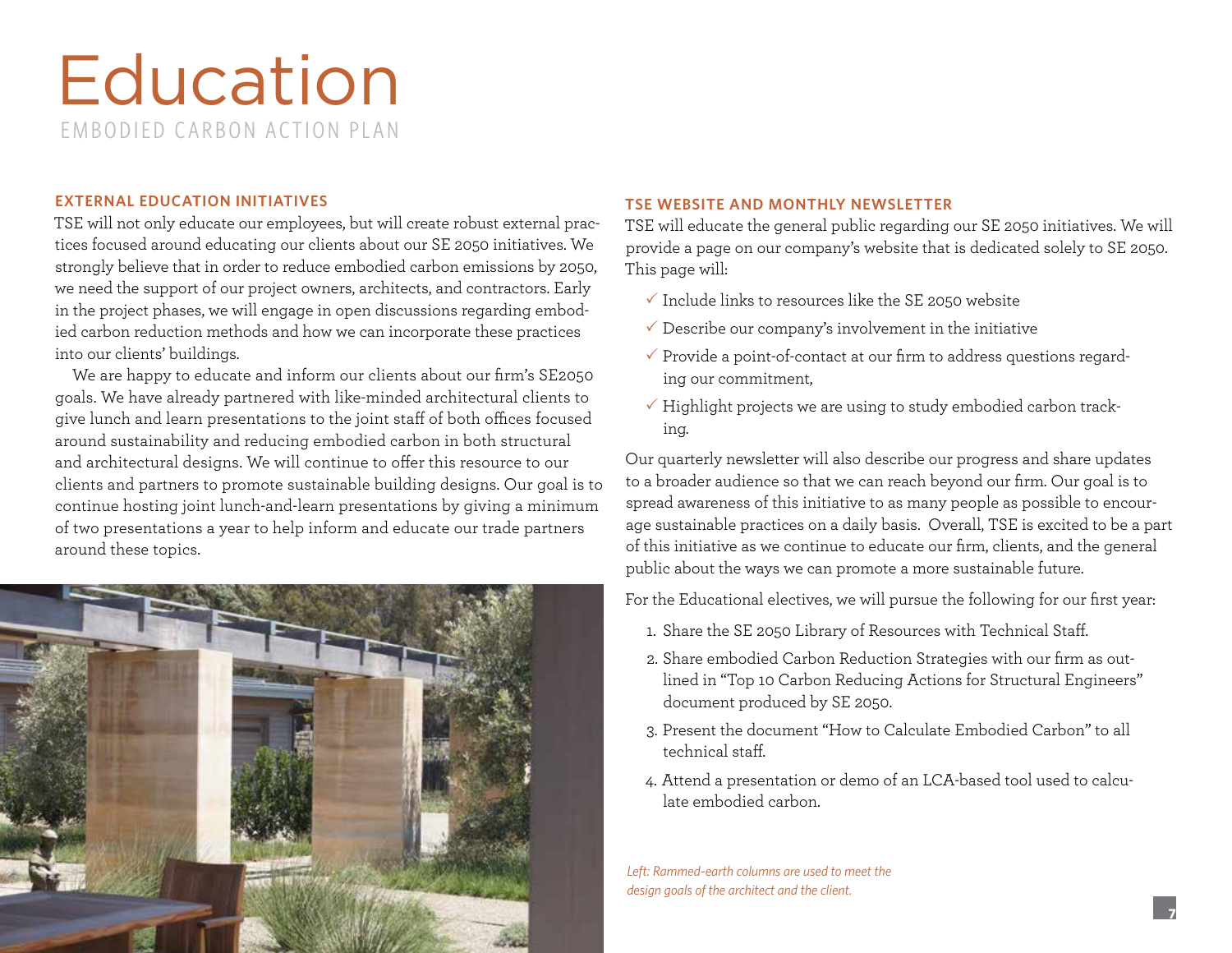### Carbon Tracking and Reporting EMBODIED CARBON ACTION PLAN

Tipping Structural Engineers strives to fill the role of trusted advisor to our clients and architectural partners. In that role, we rely on a data driven analysis of the multiple variables that overlap to inform a particular design or solution. In the same way that careful consideration of structural resilience, material efficiency, and project cost allow us to advise clients and shape project outcomes, a measured and vetted process for the accounting of embodied carbon allows us to identify the best reduction strategy for a given situation, integrating embodied energy reduction into every stage of the structural design process.

TSE has an established practice model to produce efficient, innovative designs and to find smart solutions to reduce both cost and embodied energy. The initial goal of our SE 2050 carbon tracking efforts will be to evaluate accounting methodologies and tracking tools to integrate carbon accounting as seamlessly as possible into our existing practice methods. We believe that an initial focus on rapid and accurate material quantity estimates, and the associated carbon estimates, during the conceptual phases of design represents one of the most effective opportunities to leverage smart structural design for maximum carbon reduction.



#### **EARLY DESIGN STAGE TRACKING**

To this end, we are working to combine our established quantity estimating methods with simple spreadsheet based accounting tools, informed by prevetted regional EPD data, to produce a rapid carbon assessment engine that can easily and rapidly evaluate a wide range of conceptual structural options during early design. In the same way that "back of the envelope" calculations or "rough order of magnitude" cost estimates are applied during early design to quickly inform choices and steer design decisions, we are pairing a typical library of local EPDs with simple quantity estimating templates to effectively present embodied carbon as another critical design variable that must inform early design decisions for any successful project.

#### Primary Action Items:

- $\checkmark$  Training and knowledge transfer to junior staff of best practices around accurate early phase quantity estimating.
- $\checkmark$  Review of regional EPDs for common structural materials to predefine an easy to access EPD library. Leading resources currently include the Carbon Leadership Forum and EC3.
- $\checkmark$  Integrate existing quantity estimating templates with EPD data to support rapid design iterations by staff. Current tools include inhouse Excel spreadsheets and existing calculators created by EC3, SE2050, and IStructE.

*Left: In 2014, TSE was an early adopter of CLT gravity systems on this mixed-material residence.*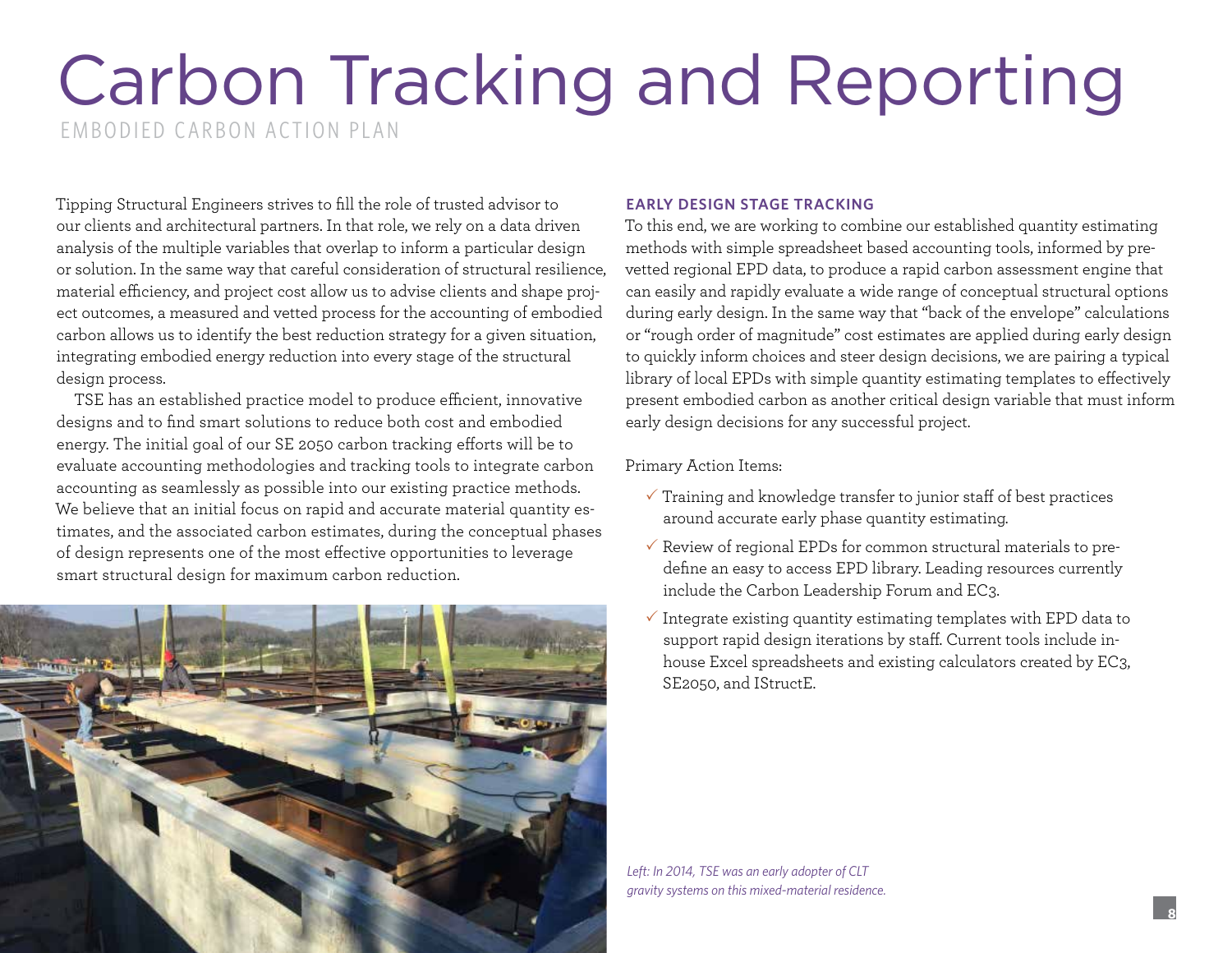# Carbon Tracking and Reporting

EMBODIED CARBON ACTION PLAN

### **ONGOING DESIGN STAGE TRACKING AND VALIDATION**

While a robust and nimble process to assess carbon content during early phase design maximizes opportunities for the most impactful reductions, a more detailed carbon accounting process must be deployed throughout the design process to confirm the efficacy of reduction strategies and design decisions. To this end, TSE is exploring methods to pair BIM modeling (i.e. Revit) with more developed LCA software (e.g. Beacon, IStructE), in order to quickly generate estimates of embodied structural carbon at any stage of design or construction.

We anticipate that this effort will initially focus on life cycle stages A1-A3 (material supply through manufacturing), as these are the most significant contributors to embodied carbon in typical structural systems. This is especially true for the rapid conceptual design process described above, when later stage inputs are often undefined.

As carbon estimating and accounting processes become more developed, we anticipate adding LCA stages A4-A5 to capture more nuanced impacts of project site and material sourcing decisions. In the same way that having a rapid and flexible carbon estimator during pre-design will inform design strategies with the widest impact, we believe that an integrated cradle to gate methodology (i.e. A1 to A5) embedded into default BIM modelling processes can impact carbon reduction recommendations and decisions around manufacturing processes, material sourcing, project specific specifications, and other decisions made during the pre-construction phase.

In the same way that early stage carbon estimating will inform effective reduction choices by the owner and the design team, accurate cradle to gate accounting prior to construction will inform effective carbon reduction choices by the construction team.

*Right: Green concrete specified on the SFPUC Headquarters decreased the project's carbon footprint by 7.4 million pounds of CO<sup>2</sup> emissions.*

Primary Action Items:

- $\checkmark$  Train staff in the use of Beacon software to accurately quantify the embodied carbon in Revit design models.
- $\checkmark$  Integrate vetted local and regional EPD libraries into Beacon.
- $\checkmark$  Apply this tracking methodology to appropriate past projects to establish baseline carbon estimates that support the evaluation of new reduction strategies.
- $\checkmark$  Engage construction team partners during pre-con phases to leverage carbon estimates made during the design process into real embodied carbon reductions in the built environment.

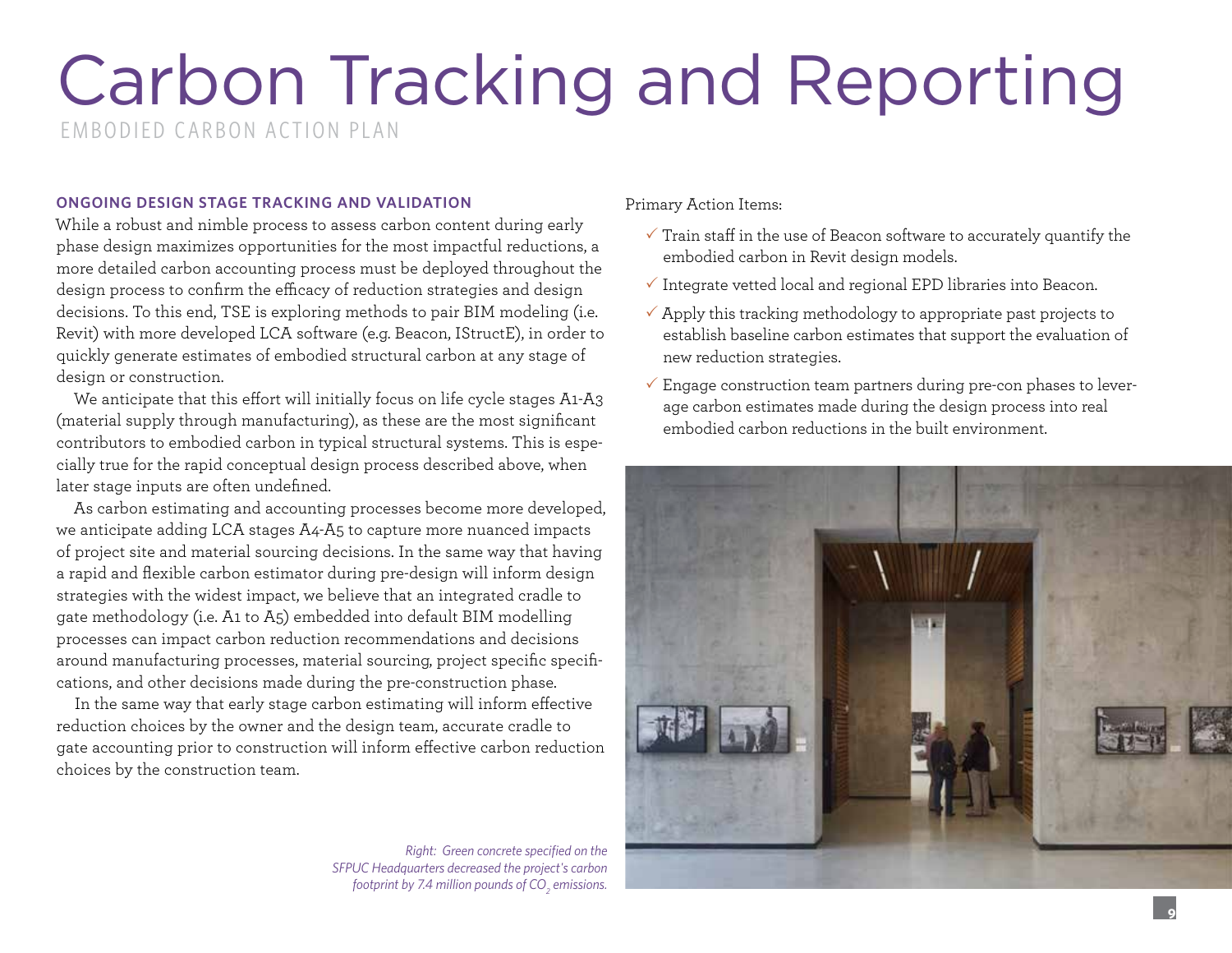### Embodied Carbon Reduction EMBODIED CARBON ACTION PLAN

Embodied carbon reduction of structural materials is the ultimate goal of the SE 2050 program. We will access the SE 2050 project database and other SE 2050 resources to identify and set strategies. We will share lessons learned and incite innovation. We will demonstrate leadership by applying and further developing best practices through actively collaborating with the design community. This is our opportunity to take more focused action and make greater impacts.

Recognizing that this is our initial ECAP, our qualitative goals for the first year are focused on education and we will progress our plan over the next six months to:

- $\checkmark$  Set an EC reduction goal for the following year (year two) with an implementation narrative.
- $\checkmark$  Provide a narrative about what we have learned about embodied carbon reduction in our first year describing successes and misses to help the program improve.

For the Embodied Carbon Reduction Strategy electives, we will pursue the following for our first year:

- $\checkmark$  Provide a project case study in our ECAP sharing embodied carbon lessons learned.
- $\checkmark$  Create a project-specific embodied carbon reduction plan.
- $\checkmark$  Collaborate with concrete suppliers to reduce embodied carbon in mix designs.
- $\checkmark$  Complete an embodied carbon comparison study during a project concept phase.

*Right: At 1951 Harbor Bay Parkway, BRB mast frames use significantly less material than a conventional structural steel system, while also providing enhanced redundancy, improved damage protection, and increased reliability.* 

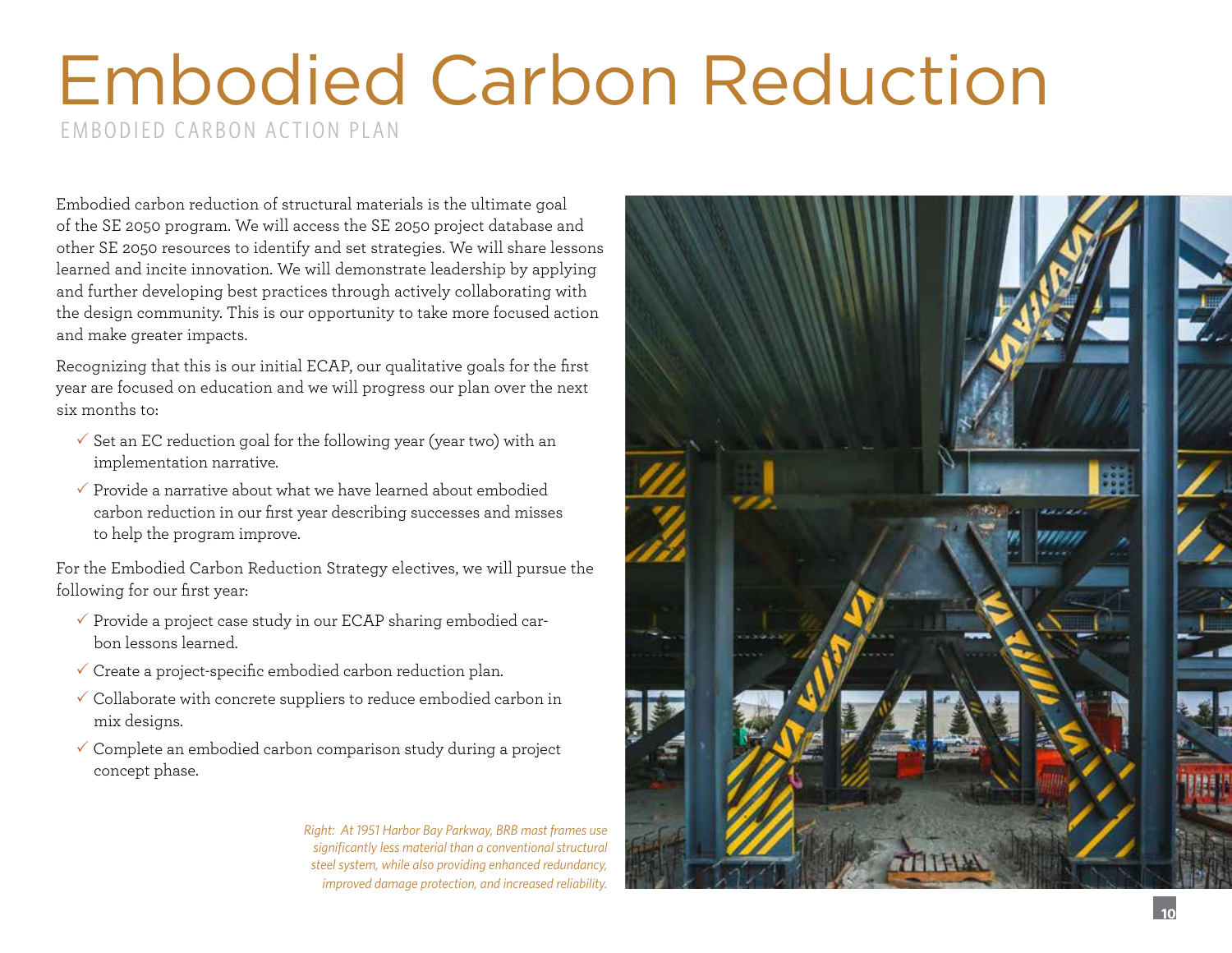### Advocacy EMBODIED CARBON ACTION PLAN

Positive change will come with industry-wide adoption, recognizing that our impact reaches beyond any individual firm. We are planning to share our experience and knowledge within our firm, within the design community, and beyond. We are hosting internal webinars as lunch and learns, attending conferences, connecting with the SEI Sustainability Committee, and we are connecting with manufacturers and policy-makers.

Our advocacy goals include:

- $\checkmark$  boilerplate proposal language that declares our firm as a member of the SE 2050 commitment;
- $\checkmark$  promote SE 2050 in our external-facing communications;
- $\checkmark$  more effective early conversations with owners, architects, and contractors to advocate for more-sustainable design;
- $\checkmark$  incorporate additional language in our specifications targeting carbon reduction;
- $\checkmark$  teach innovative and sustainable design to the next generation of design professionals at institutions of higher education and industry events; and
- $\checkmark$  forge new relationships and strengthen existing relationships with like-minded design professionals, builders, and clients.

We will pursue the following advocacy electives for our first year:

- $\checkmark$  share our commitment to SE 2050 on your company website;
- $\checkmark$  provide a narrative of how we have encouraged industry and policy change incentivizing availability of low-carbon and carbon sequestration materials;
- $\checkmark$  start an embodied carbon community of practice or mentorship program in our office; and
- $\checkmark$  share our most informative case studies in our ECAP.



*Principal Leo Panian presented the benefits of green concrete to a multi-disciplinary audience at the 2020 Design Colloquium.*